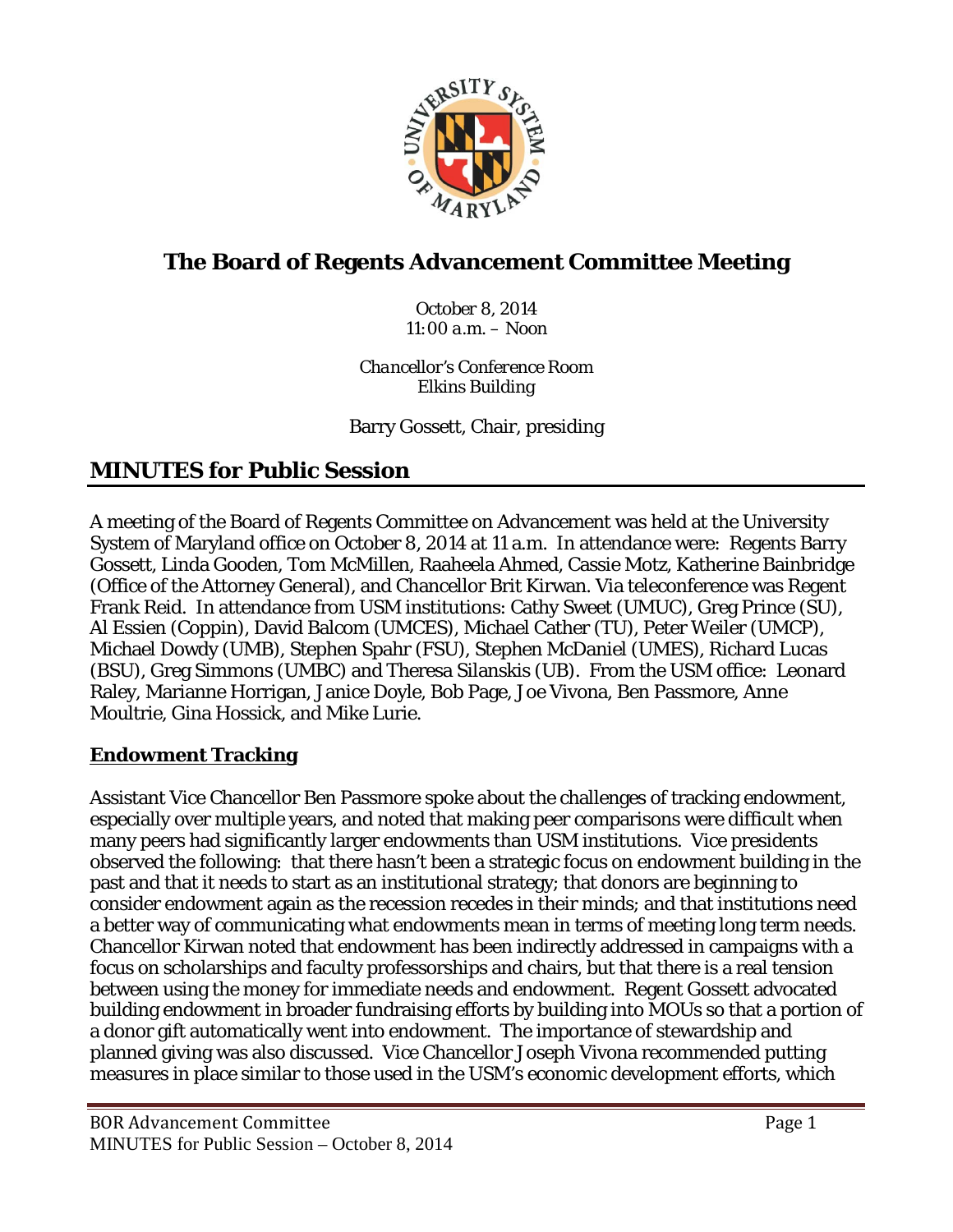were a combination of qualitative and quantitative measures. Some measures suggested included:

- Establishing targets at the beginning of the year or of a campaign
- Increased in number of planned gifts
- Resources we use in terms of time and talent
- Focus on more effective stewardship

Next step: send out a summary of suggestions/best practices and review and comment.

## **Year to Date Fundraising and FY14 Fundraising Results**

Regent Gossett reviewed FY14 fundraising results, noting that we finished the year very close to goal. One institution, UMB, did finish substantially behind goal; Vice President Dowdy explained that the shortfall occurred because a decline research-related funding. Giving from individuals was actually up significantly—a positive trend as the program works to reduce its reliance on private research-related funding. Regent Gossett also recognized the recent gift to the University of Maryland, College Park, from Brendan Iribe.

### **Review of Quasi-endowment Proposals**

After discussion regarding the rationale of the grant program and the process, the Advancement Committee recommended funding the following submissions:

| <b>INSTITUTION</b> | <b>Amount</b> |
|--------------------|---------------|
| <b>UMES</b>        | \$75,000      |
| <b>UMCES</b>       | \$75,000      |
| <b>CSU</b>         | \$65,000      |
| SU                 | \$50,000      |
| <b>USG</b>         | \$75,000      |
| <b>UMCP</b>        | \$34,000      |
| <b>UMB</b>         | \$26,000      |
| <b>FSU</b>         | \$25,000      |

Some of these awards fund only a portion of the proposed request. Staff will communicate with each vice president regarding these awards following the full board meeting on October 24th. Staff will also work on refining the guidelines and process.

### **Policy on the Naming of Buildings and Academic Programs (action)\***

Regent Gossett explained that a minor change in the naming policy was required to allow some flexibility in honorific naming. After discussion, the motion to recommend the change was passed, seconded, and approved.